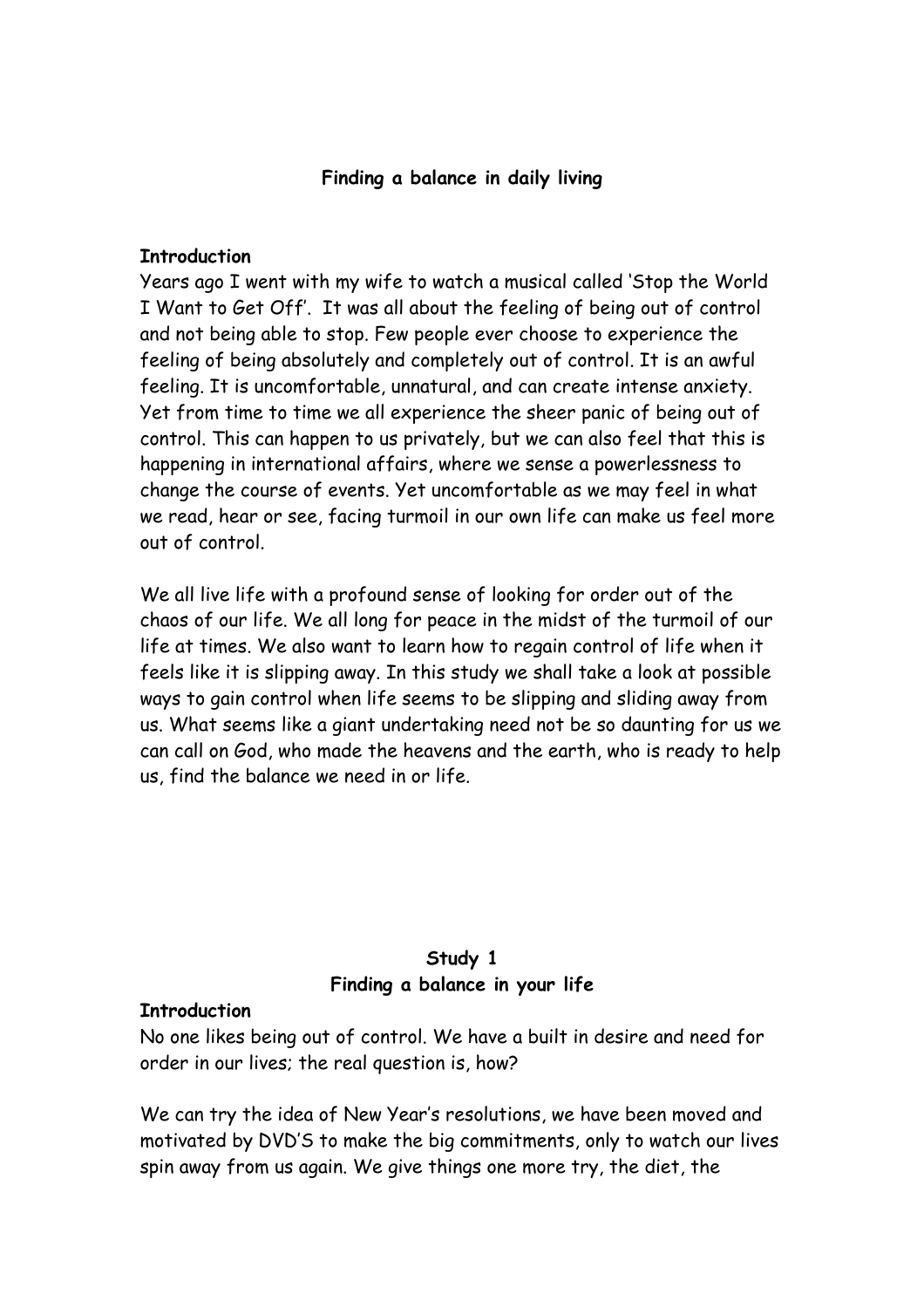planner, the Bible, we say we mean business with the waistline, the daily tasks, our relationship with God, we are serious and we struggle. The first step we need to take is an honest and rigorous look at our life. We need to be honest to ourselves and honest before God, and honest to one another. The truth is that God wants to see you find the balance you need in your life.

# **The big picture**

- 1. Describe in detail a time when you experienced being out of control?
- 2. What feelings gripped your heart at that moment?

# **The Biblical picture**

Read Genesis Ch 1 vs. 1-27

3. How do you see God creating order out of the chaos in the account of creation?

4. What do you learn about the character of God in this passage?

5. Read again Genesis Ch 1 v26. If human beings are created in the image of God, and God is a God of order, what do you learn about humanity from this passage?

6. Take a few minutes and create your own pie graph. Be sure it honestly reflects the levels of priority and commitment in your life. Think about where you are investing your time and energy at this time in your life. Some areas you might want to plot are your vocation [work], family life, friendships, recreation, hobbies, spiritual growth, physical health. Plot these and any other areas that are important to you



7. What is one observation you can make about yourself by looking at your pie graph?

8. What surprises you as you look at this representation of your life?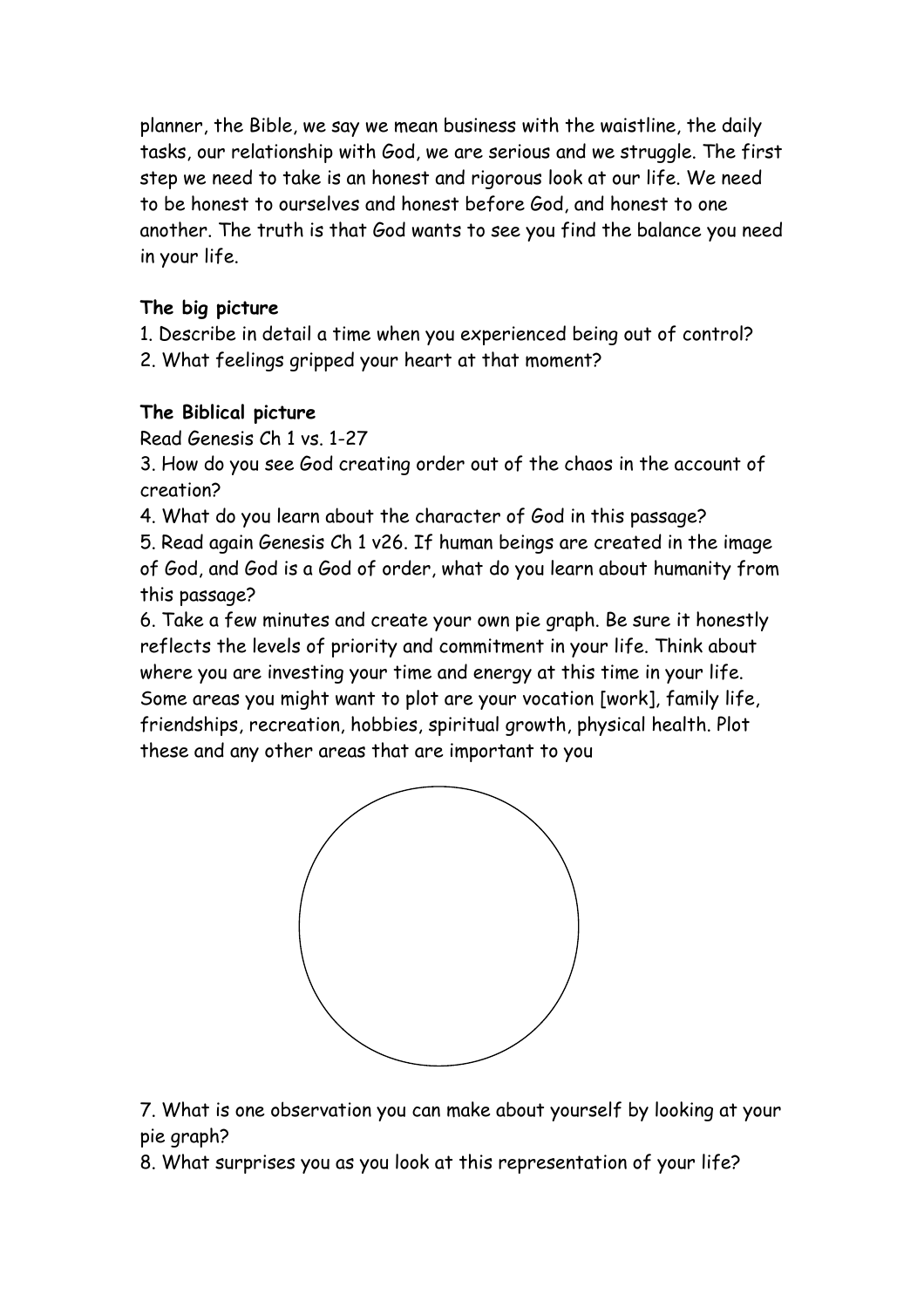9. What is one area of your life in which you feel you have a good and healthy balance?

10. What is contributing to this area being so positive?

11. What area do you need to get a grip on as soon as possible?

12. What is standing in the way of you getting a balance in this area of your life?

13. What needs to change if you are gong to finally get a balance in this area of your life?

## **Being in the picture**

14. Take a moment and asses your life. On the continuum below, mark where you feel you are now in each area

|                |                | My schedule/ diary   |   |        |   |                |          |          |    |
|----------------|----------------|----------------------|---|--------|---|----------------|----------|----------|----|
| Out of balance |                |                      |   | wobbly |   |                |          | balanced |    |
| 1              | $\overline{2}$ | 3                    | 4 | 5      | 6 | $\overline{7}$ | 8        | 9        | 10 |
|                |                | My physical health   |   |        |   |                |          |          |    |
| Out of balance |                |                      |   | wobbly |   |                |          | balanced |    |
| 1              | $\mathsf{2}$   | 3                    | 4 | 5      | 6 | $\overline{7}$ | 8        | 9        | 10 |
|                |                | My personal finances |   |        |   |                |          |          |    |
| Out of balance |                |                      |   | wobbly |   |                |          | balanced |    |
| 1              | $\overline{2}$ | 3                    | 4 | 5      | 6 | 7              | 8        | 9        | 10 |
|                |                | My spiritual growth  |   |        |   |                |          |          |    |
| Out of balance |                |                      |   | wobbly |   |                |          | balanced |    |
| 1              | $\overline{2}$ | 3                    | 4 | 5      | 6 | $\overline{7}$ | 8        | 9        | 10 |
|                |                | My relationships     |   |        |   |                |          |          |    |
| Out of balance |                |                      |   | wobbly |   |                | balanced |          |    |
| 1              | 2              | 3                    | 4 | 5      | 6 | $\overline{7}$ | 8        | 9        | 10 |

15. Identify one area of your life that your cell/ group members can begin praying for you to grow and get a balance in the coming weeks?

16. What is your strongest area right now?

17. How can you group/ cell members help you celebrate the strength you are experiencing in this area of your life?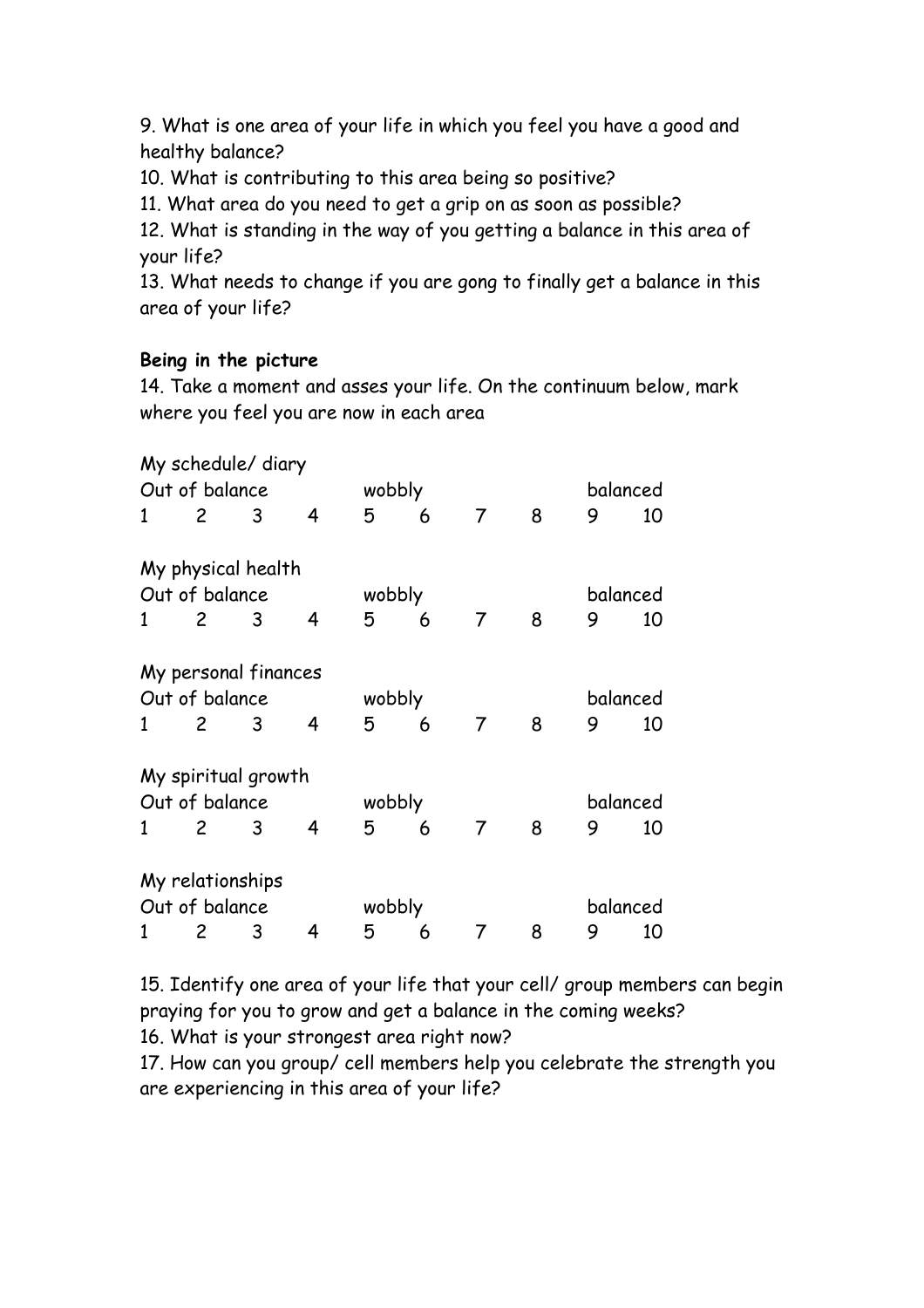## **Study 2 Finding a balance to your daily routine**

## **Introduction**

A few years ago Geoff Shattock wrote a book called Wake up to Work. At the end of each chapter he had a summary page, which he called "executive summary for the busy or lazy". Geoff was following a trend, which was around a few years ago, when a whole series of books were published around the theme of 'The One Minute manager'. You could have the One Minute father, the One minute Mother, to help with parenting skills, The One Minute lover, well that says it all. There is still a pressure to move faster, produce more. It seems that on the motorway of life, if you don't keep up the speed, you get run over. We live in a pathologically fast paced society, and in the midst of all of this God simply asks us to get a balance in our daily routine, we just have to learn how to do this, and find a place where with God's help we can control our life. The easy bit is to identify the issue the hard bit is to do it.

## **The big picture**

1. 'One Minute' books have been very popular. Why do you think so many people are attracted to this approach to life?

2. What is wrong with applying this 'one minute' approach to developing the Christian life?

## **The biblical picture**

Read Ecclesiastes Ch 3 vs. 1-13 and Ephesians Ch 5 vs. 15-20

3. What do you learn and schedules form the Ecclesiastes reading?

4. The Apostle Paul gives wisdom in the Ephesians reading about time. How should we use our time?

5. How should we not use our time?

6. Summarise Paul's message from the passage in your own words. In one sentence what is he trying to say?

7. In what area of your life right now are you devoting too much time?

- 8. What needs to happen for you to cut back in this area?
- 9. What is one area you are neglecting?
- 10. What needs to happen for you to develop this area?

11. What do you think are some of the advantages of living with a life in balance between relational, physical, vocational, spiritual?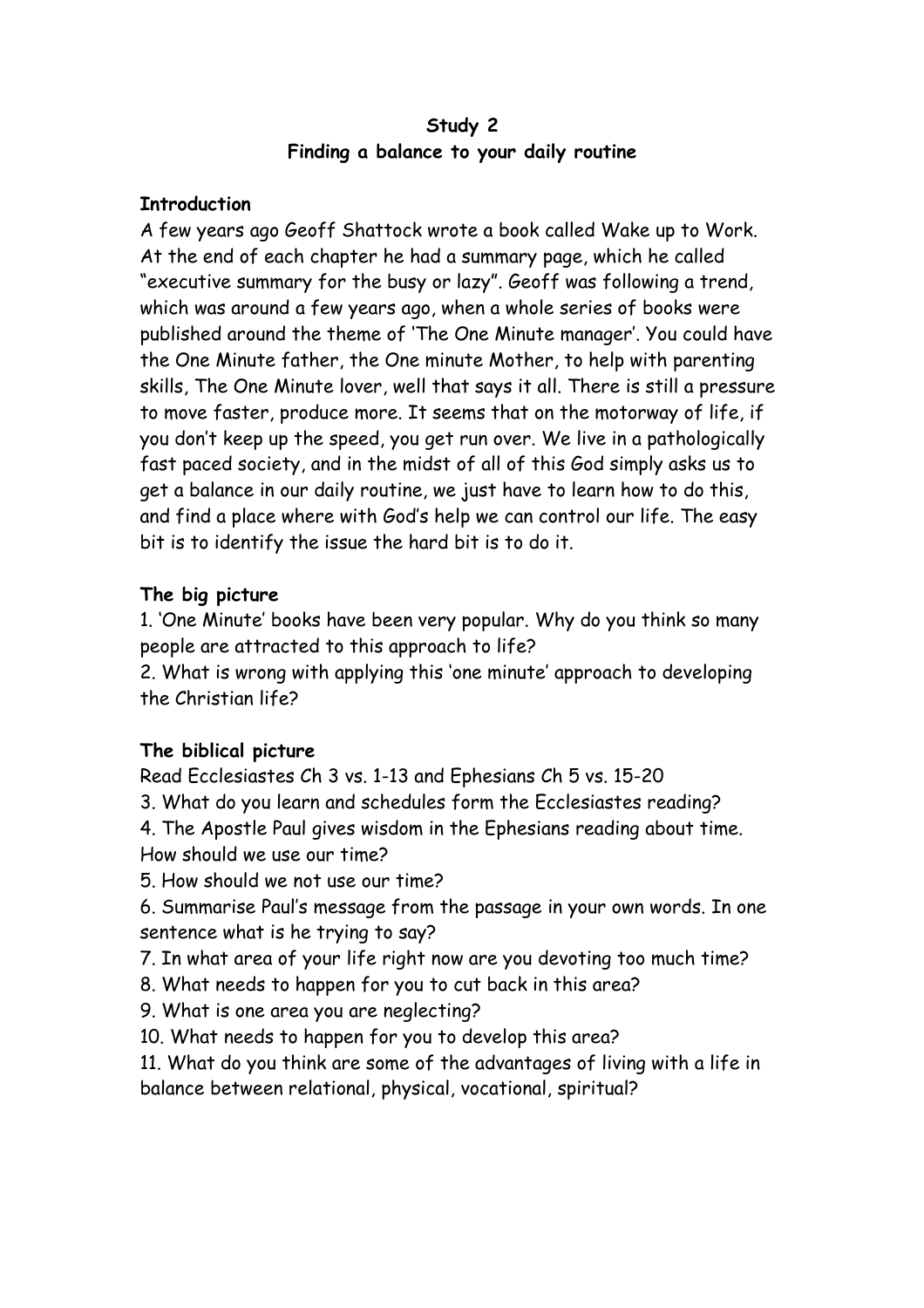### **Being in the picture**



This square looks pretty balanced; at its centre there is a cross. This suggests that the spiritual is not just a part of an active life to be balanced with everything else it becomes rather the core of every area of life.

12. How do you feel during those moments when you are in communication with God right in the middle of all life's busyness?

13. What helps you stay tuned in to God's presence through the daily grind of life?

14. What is one thing you do to keep God in the centre of one of these areas of your life?

Your family life

Your friendships

Your vocation

Your free time

Some other area

15. What is one thing you need to begin doing to help you keep God in the centre of one of these areas of your life?

Your family

Your friendships

Your vocation

Your free time

Some other area.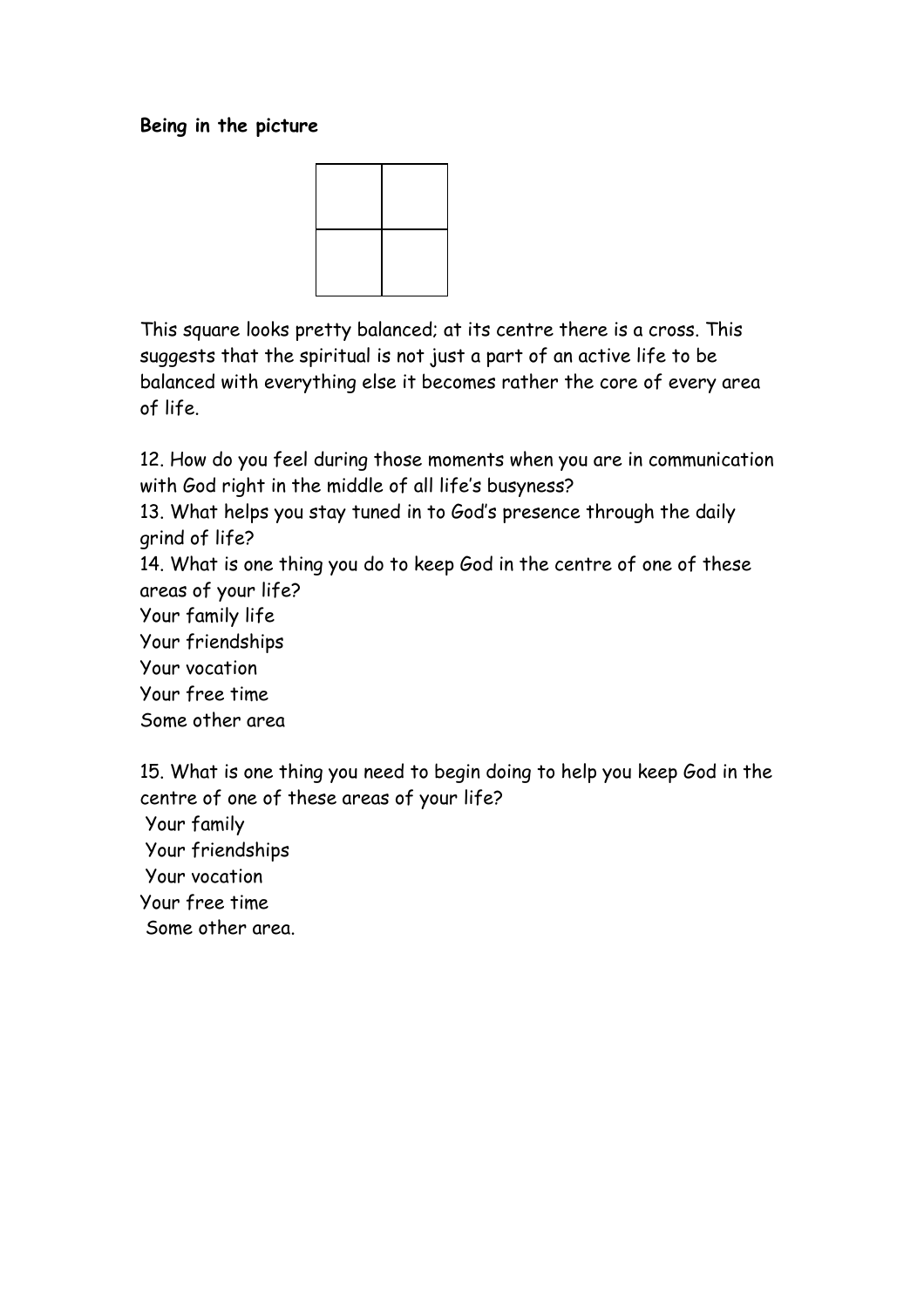### **Study 3 Finding a balance in our bodies**

#### **Introduction**

Most of us do care about our bodies. We are concerned about how they look, how they function, and how they are maintained. One only has to look at the cosmetic industry to see how true this is. However historically, Christianity has emphasised the soul or spirit almost to exclusion of the body. God certainly cares for souls but he also cares for our bodies. God sees us as total beings, body soul and spirit, bound inextricably together. The idea of splitting ourselves into body and soul should be avoided at all costs. In short God is concerned about us, and all that makes you, who you are. Our personalities, emotional make up temperament, body and soul and spirit all matter to God. God puts a value on our soul and our body.

## **The big picture**

1. Name one goal you have concerning your physical health that you have kept. How has this commitment improved your quality of life? 2. What is one that you have not kept, and how have you regretted this?

## **The biblical picture**

Read Romans Ch 12 vs 1-2 and 1 Corinthians Ch 6 vs 19-20 3. What does it mean to 'offer our bodies as living sacrifices'? 4 .How is this an expression of worship?

5. 1 Corinthians 6 vs 19-20 says that the Holy Spirit of God actually lives in each follower of Christ. He also reminds us of the cost to Jesus Christ with this in mind, we are told to honour God with your body. What are examples of honouring god with your body? 6. What are examples of dishonouring God with your body?

Here are a few ways that God cares for our physical body Our creation Genesis Ch 2 vs. 7 Our needs Matt. Ch 6 vs. 25-30 God became human Phil. 2 vs. 6-8 God dwells in us 1 Cor. 3 vs. 16-17 God offers us resurrection body 1 Cor 15vs 42-44 Rev 20 vs. 5-6.

7. One way God shows his concern for our body is through providing for our needs. How would you finish this statement; God has provided for my physical well being by………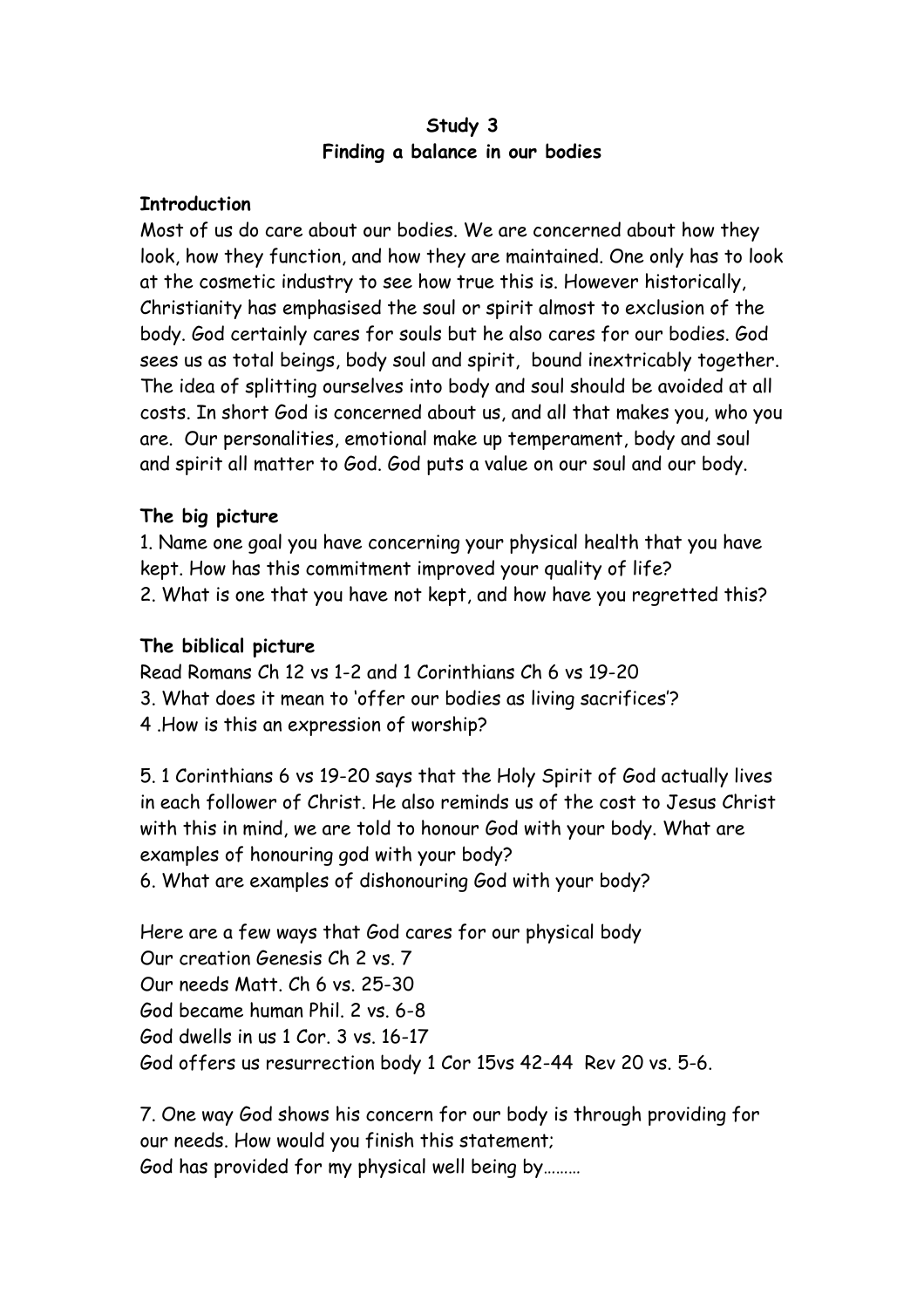## **Being in the picture**

8. If you body is the temple [dwelling place] of the Holy Spirit, than God is always with you. If God was physically walking with you through this next week, what is the one thing that you would change?

9. In reality God will be with you through this week, so why doesn't this motivate us in the same way that His physical presence would? 10. If you compared your body to a high performance engine, how would you describe the fuel you are putting into it?

11. What needs to happen in your life and eating habits to upgrade the quality of fuel you are putting into your body?

12. What stands in the way of you developing habits of regular physical conditioning?

13. What is one way you are using your physical abilities to serve God? 14. How would better health and a higher energy level help you in this area of service?

15. what is one goal you will set yourself in response to the message of this session?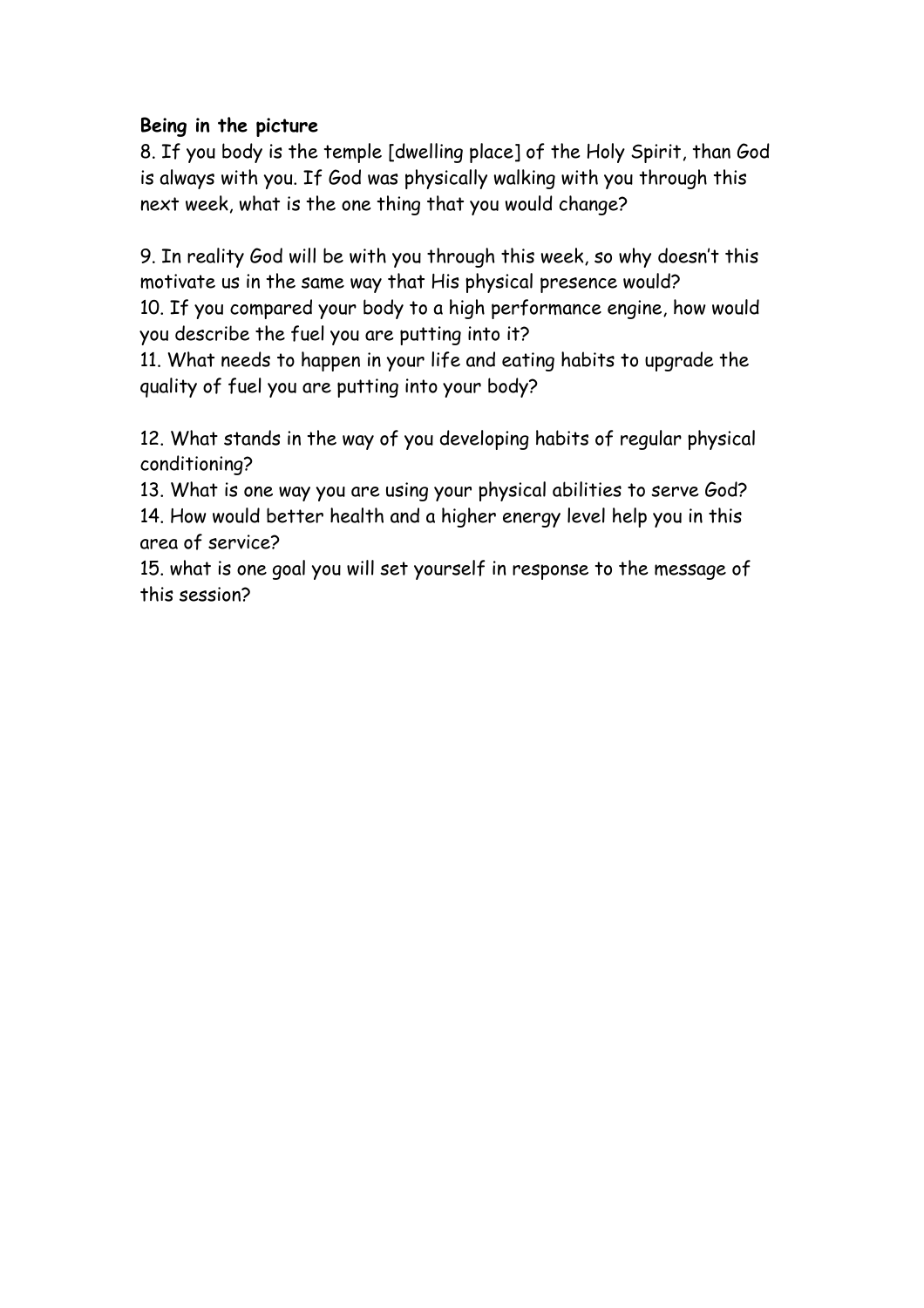## **Study 4 Finding a balance in our finances**

## **Introduction**

We go to School to learn how to earn it. We work long hours each day to acquire it. We commit weekends and holidays creatively spending it. We get caught up worrying about it, we day dream about we can get more. Love of it causes many of society's crimes. The absence of it creates some of society's greatest nightmares. What is it? Money. The money monster is a hard character to pin down, we live in a cultured obsessed with it. We have all been drawn into the maze of confusion surrounding it There are times when we all need to get a grip on how to handle our money. We all need to avoid the threats to our personal financial freedom. The treat of effect deceitful advertising, the availability of easy credit, and the absence of disciplined budgeting practices.

## **The big picture**

- 1. How have you experienced tension in your life because of money?
- 2. What is one joy you have experienced because of money?

## **The biblical picture**

Read 1 Timothy Ch 6 vs. 6-10 Proverbs 30 vs. 8-9 Hebrews Ch 13 vs5

3. What are some of the possible consequences for the person who becomes consumed with a love of money?

- 4. How should a follower of Christ view money and personal fiancés?
- 5. What are some of the common deceptions in advertisements?

6. What do you consider are some of the dangers of the credit card way of living?

7. How have you experienced the seductive lure of easy credit?

#### **Being in the picture**

8. What do you consider are some of the practical strategies for getting out of credit trouble?

- 9. Finish the following statements below
	- a. I have never lived with a budget, but I wish I knew how to…
	- b. I have budgeted in the past, but can't seem to stay on my budget. I wish someone could explain…
	- c. I live with a clear budget and have learnt…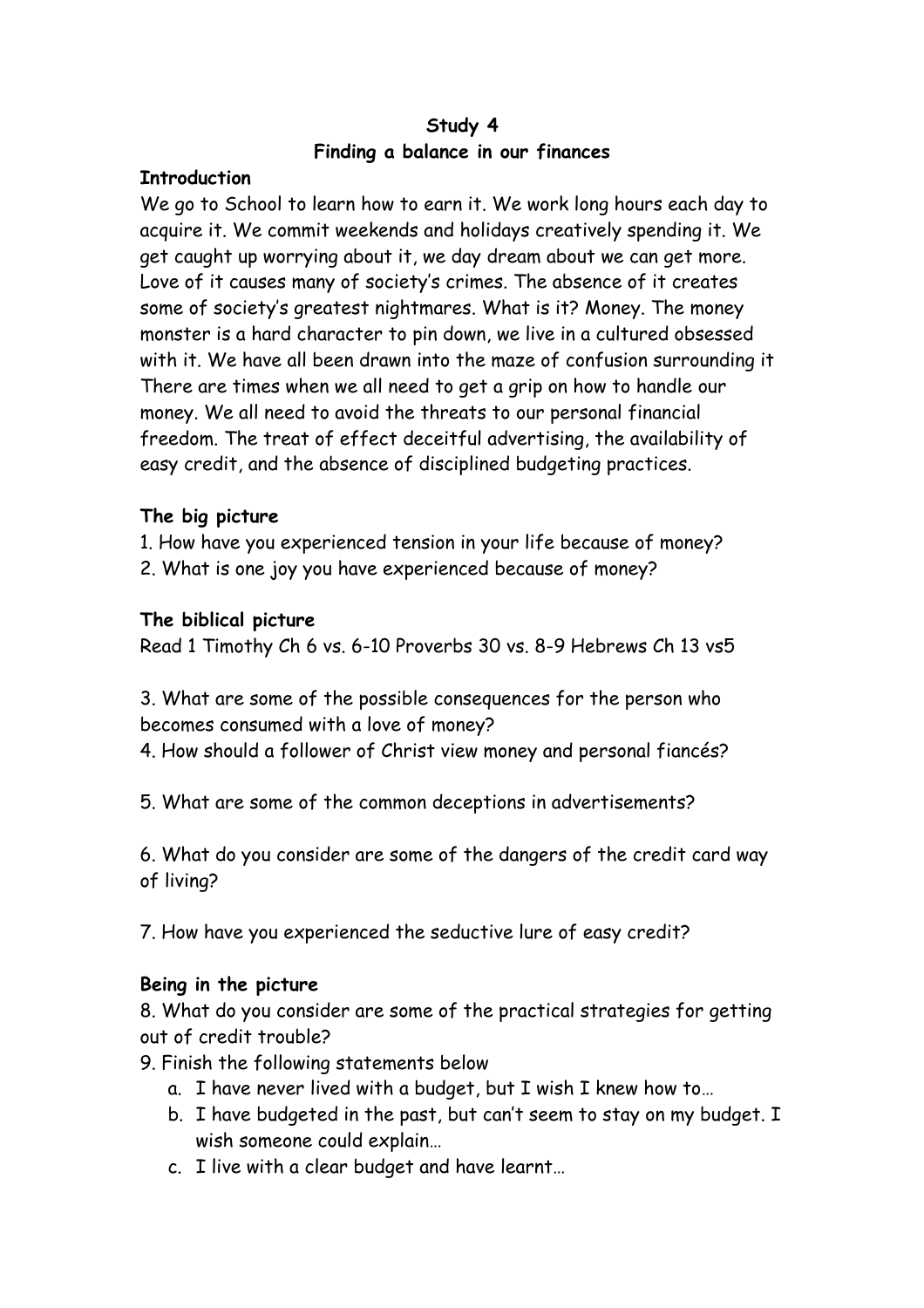## **Study 5 Finding a balance in your spiritual life**

## **Introduction**

There are many motivating factors for why people attend church. So go out of habit, some from a sense of duty to appease a spouse child or a parent, others as a form of penance, for others it's a social events, for others it's about dealing with loneliness and boredom. For others it is a hope that an item in the service will trigger something in their heart. They can learn how to live and take the next step in their Christian life. We all need to find a creative and dynamic approach to our spiritual life that invites freedom and room for the Holy Spirit to work within us.

## **The big picture**

1. How would you describe your attitude and motivation when you first started attending church?

- 2. What moves you attend church today?
- 3. Why do you attend your cell?

## **The biblical picture**

Read Hebrews Ch 4 vs. 14-16; Ch 10vs 19-25.

4. Some followers of Christ struggle with feeling that God is angry with them and does not want them entering His presence. How do these passages destroy that false mind-set?

5. How would you explain what God has done so that we can approach His throne any time, any place, with boldness and confidence?

6. Why would God go to such lengths just to be in relationship with us?

#### **Being in the picture**

One can develop a 'militaristic ' strict disciple to one's life. By using the language of you must, you need to get up early, do the devotional thing, and you have covered your spiritual bases for the day.

7. What are some of the advantages to this approach to your relationship with Christ?

8. What are some of the disadvantages?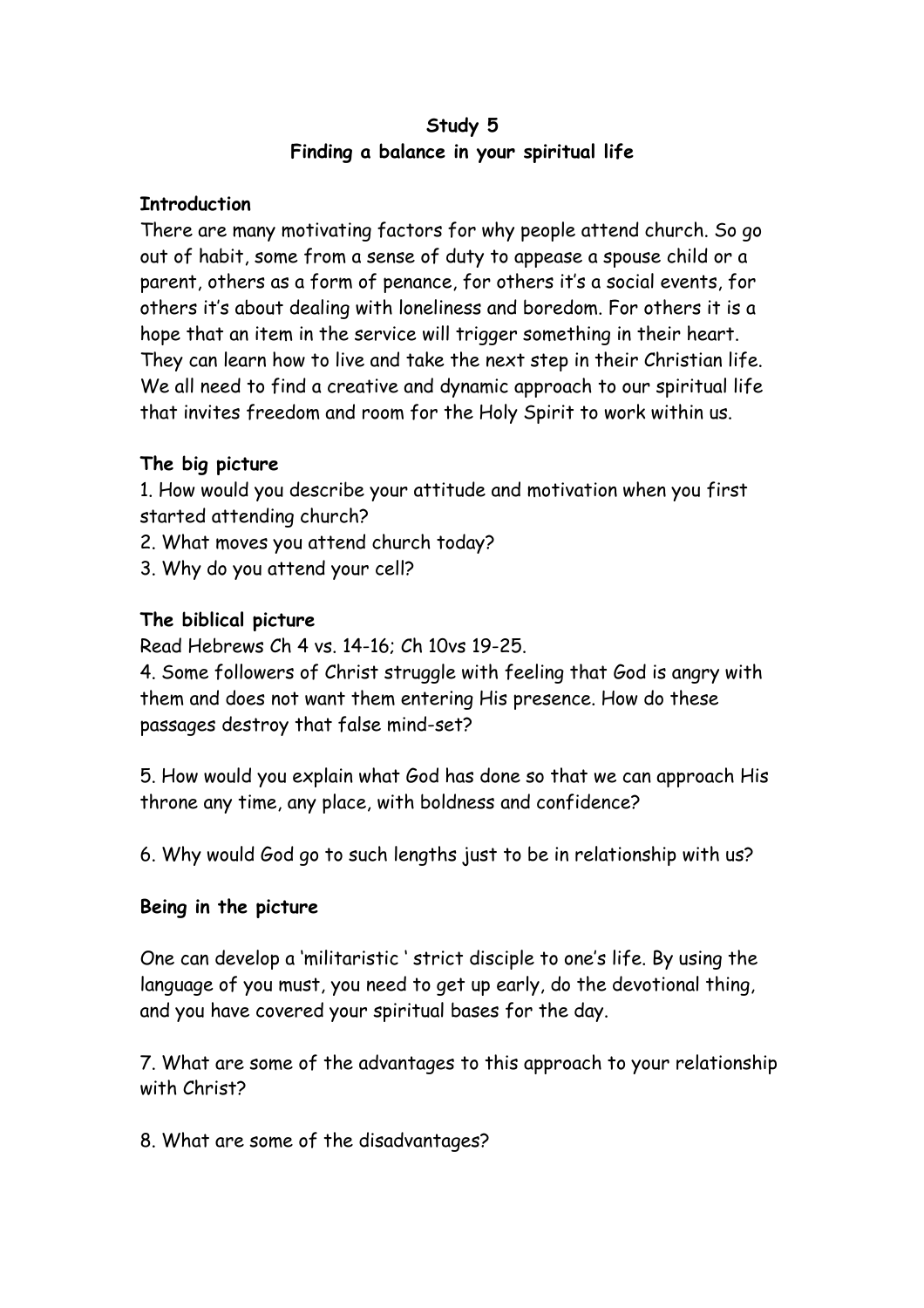- 9. Respond to the following statements
	- a. If a follower of Christ does not spend 15 to 30 minutes in the Word every day, they just don't measure up to God's standard.
	- b. If I don't spend the first 15 minutes of my day on my knees in prayer, I just can't go on. This is the only way to start the day. By the way what do you do first thing in the morning?
	- c. The key to a real and deep Christian faith is having a daily consistent, in depth devotional Bible study and prayer
	- d. I like to get my devotional time over first thing in the morning, so I can move on with my day

The opposite of this is the libertarian approach. Libertarians are people who seek spiritual growth when it feels right to them.

10. What are some of the pitfalls of this approach to growing as a follower of Jesus?

11. What are some signs that a person is approaching their faith with a libertarian mind-set?

12. Where do you see this mind set in the following areas of your life?

- a. in the church at large
- b. in our local fellowship
- c. in your own life

God isn't looking for a small section of our life; he wants to be involved in every single moment. He is looking for our devotional life to permeate the totality of our life. He wants it to be real not mechanical.

13. How have you experienced an open relationship and communication with God through the course of your daily activities?

14. What tends to keep you from experiencing this creative and dynamic interaction with God in the following spheres of life?

- a. in the workplace
- b. in your home
- c. church setting
- d. recreational pursuits
- e. in any other areas of your life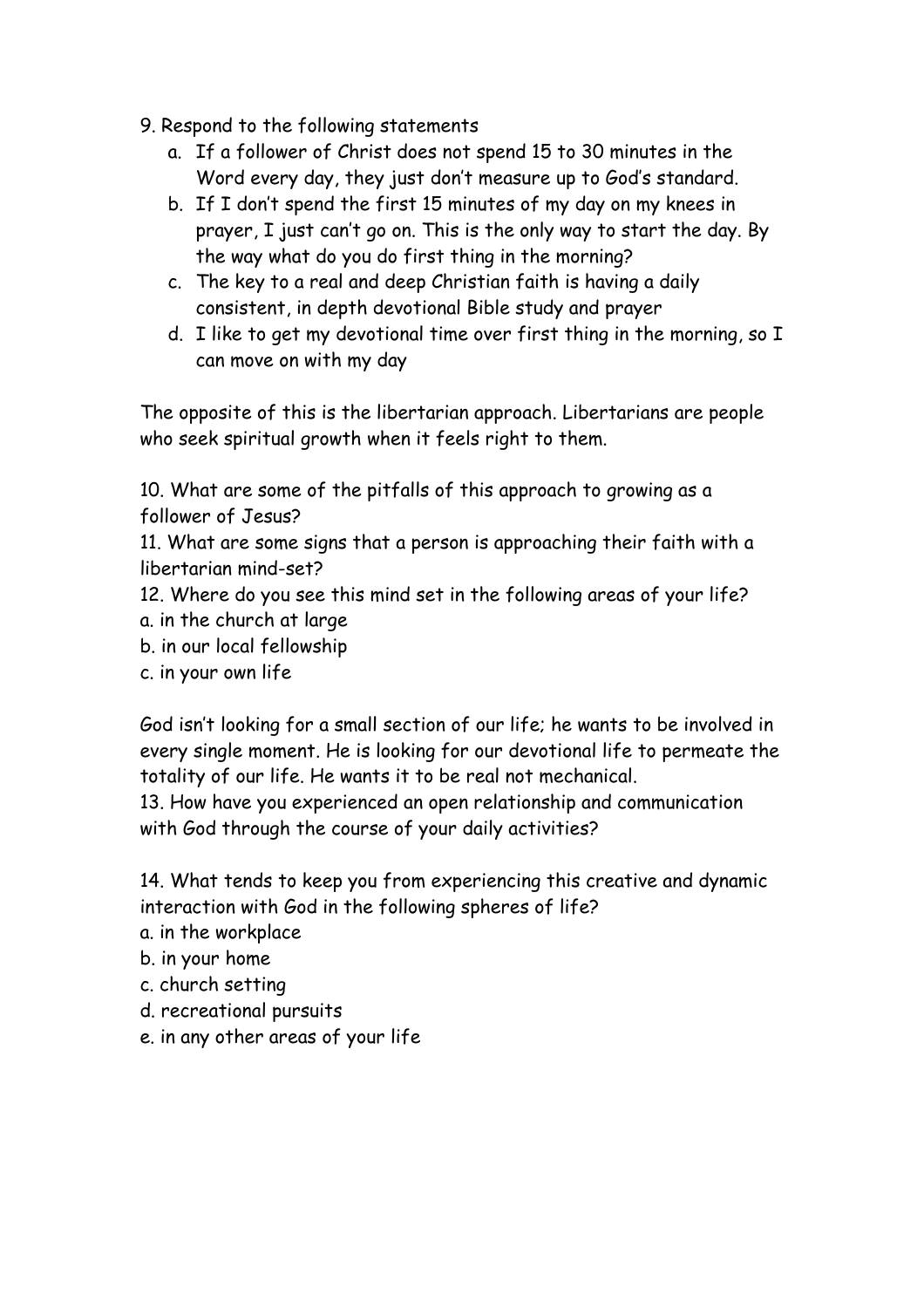## **Study 6 Getting a balance in our relationships**

#### **Introduction.**

It is important that we seek to establish strong ties with people who will establish strong ties with others people. We are social beings. For some of us this is easier to do than others. For a person who is highly relational, and who has many close friends, the richness of community is something they already experience and appreciate. To the person who finds building relationships difficult, and prefers their own company then the significance of relationships is still not very clear to them. God made us to be in relationships. We need to understand how relationships are an essential element of a healthy life.

## **The big picture**

1 You're bored stiff. You want to call someone, who do you call? Whose name would you choose?

Name……………………………………………

2. You have just won a two-week, all expense paid holiday, if you are married you get to invite another married couple to come with you. If you are single you get to invite a friend. Who would you invite? Name…………………………………………

3. Identify one name and say whey you would choose that person?

4. How would your life be changed if you were no longer in relationship with this person?

## **The biblical picture**

Read Genesis Ch 2vs. 15-23 and Psalm 133vs. 1

5. What does Genesis Ch 2 vs. 15-23 tell you about our need for human relationships?

6. What are some outward indications that people are experiencing unity in a relationship?

- 7. What are some of the indications that they are experiencing disunity?
- 8. Describe a time if you can when you have experienced loneliness?
- 9. How have meaningful relationships helped you through a lonely time?

In Luke Ch 15 there are three stories a lost sheep, coin and son. In each case that which is lost is found, there is great rejoicing. It is almost impossible to experience joy and not share it.

10. What is one joy you are experiencing in your life right now?